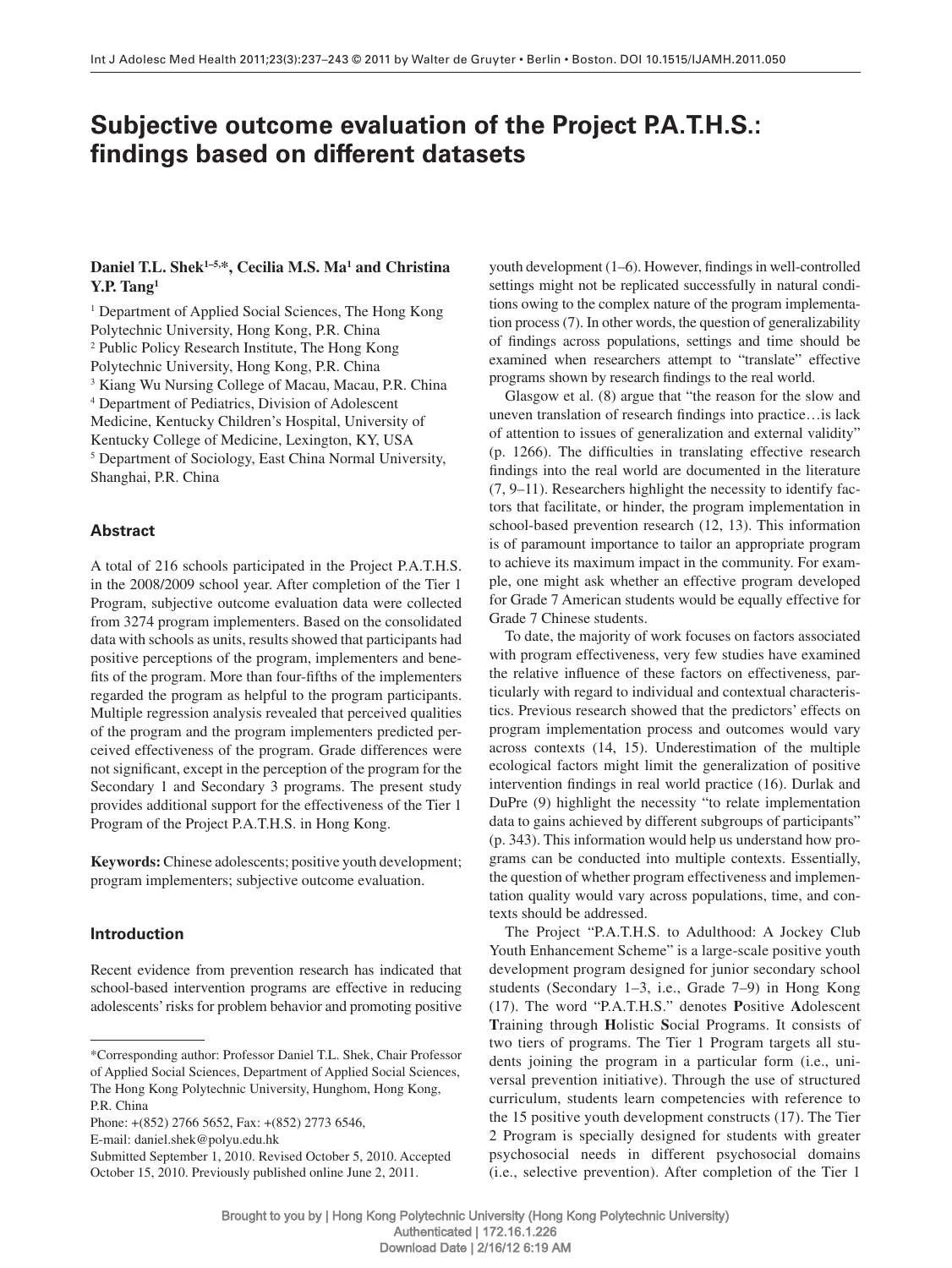Program, program implementers were required to complete the subjective outcome evaluation form (Form B). Based on the subjective outcome evaluation data collected from each school, the responsible implementer was required to complete an evaluation report (Form B).

 Previous studies have documented the positive program effects of the Tier 1 Program of the Project P.A.T.H.S. (18–23). Generally, participants (students and program implementers) perceived the program positively. Furthermore, studies based on the conclusions drawn by the program implementers also showed that the program, instructors, and benefits were evaluated in a favorable light by various stakeholders. However, as previous studies (18–23) examined the impact based on the participants from the same grade level, little is known whether the impact of the program will vary depending on the students' grade level. In addition, we know little about how perceived quality, program implementers, and effectiveness of the program are related to each other.

 Given the lack of subjective outcome evaluation data collected from program implementers, the present study examined subjective outcome evaluation among program implementers. The research goal of the present study is to examine factors associated with program effectiveness and how these relationship(s) would differ by the students' characteristics (i.e., grade level). In view of the paucity of research findings in this area, it is clear that the present study will generate data with both academic and practical significance.

### **Methods**

#### **Participants and procedures**

 There were a total of 216 schools that joined the Project P.A.T.H.S. in the third year of the Full Implementation Phase in the school year 2008/2009 (197, 198, and 167 schools in Secondary 1, Secondary 2, and Secondary 3 levels, respectively). In these three forms, the mean number of students per school was 165.52 (ranged from 5 to 263 students), with an average of 4.62 classes per school (ranged from 1 to 8 classes). Among them, 43.40% of the respondent schools adopted the full program (i.e., 20-h program involving 40 units), whereas 56.60% of the respondent schools adopted the core program (i.e., 10-h program involving 20 units). The mean number of sessions used to implement the program was 23.14 (ranged from 4 to 66 sessions). Whereas 52.70% of the respondent schools incorporated the program into the formal curriculum (e.g., Liberal Studies, Life Education), 47.30% used other modes (e.g., using form teacher's periods and other combinations) to implement the program. The mean numbers of social workers and teachers implementing the program per school per form were 1.73 (ranged from 0 to 10) and 5.56 (ranged from 0 to 28), respectively.

 After the Tier 1 Program was completed, the implementers were invited to respond to a Subjective Outcome Evaluation Form (Form B) developed by the first author (24). In the school year 2008/2009, a total of 3264 questionnaires were completed. The data collection was conducted after the completion of the program. To facilitate the program evaluation, the Research Team developed an evaluation manual with standardized instructions for collecting the subjective outcome evaluation data (24) . In addition, adequate training was provided to the implementers during the 20-h training workshops on how to collect and analyze the data collected by Form B.

#### **Instruments**

 The Subjective Outcome Evaluation Form (Form B) was used. Broadly speaking, there are several parts in this evaluation form as follows:

- Program implementers' perceptions of the program, such as program objectives, design, classroom atmosphere, interaction among the students, and the respondents' participation during class (10) items).
- Program implementers' perceptions of their own practice, including their understanding of the course, teaching skills, professional attitude, involvement, and interaction with the students  $(10$  items).
- Implementers' perceptions of the effectiveness of the program on students, such as promotion of different psychosocial competencies, resilience, and overall personal development (16 items).
- The extent to which the implementers would recommend the program to other students with similar needs (1 item).
- The extent to which the implementers would teach similar programs in future (1 item).
- The extent to which the program implementation has helped the implementers' professional growth (1 item).
- Things that the implementers obtained from the program (openended question).
- Things that the implementers appreciated most (open-ended question).
- Difficulties encountered (open-ended question).
- Areas that require improvement (open-ended question).

 For the quantitative data, the implementers collecting the data were requested to input the data in an EXCEL file developed by the Research Team which would automatically compute the frequencies and percentages associated with the different ratings for an item. When the schools submitted the reports, they were also requested to submit the soft copy of the consolidated data sheets. After receiving the consolidated data by the funding body, the data were aggregated to "re-construct" the overall profile based on the subjective outcome evaluation data by the Research Team.

#### **Data analysis**

Percentage findings were examined using descriptive statistics. A composite measure of each factor (i.e., perceived qualities of program content, perceived qualities of program implementers, and perceived program effectiveness) was created based on the total scores of each factor divided by the number of items. Pearson correlation analysis was used to examine if the program content and program implementers were related to the program effectiveness. A one-way analysis of variance (ANOVA) was used to assess the differences in the mean of each factor across grade levels. Hierarchical linear regression analysis was performed to compare which factor would predict the program effectiveness. All analyses were performed by using the Statistical Package for Social Sciences Version 17.0 (Chicago, IL, USA).

## **Results**

The quantitative findings based on the closed-ended questions are presented in this paper. Several observations can be highlighted from the findings. First, the participants generally had positive perceptions of the program (Table 1), including clear objectives of the curriculum (94.73%), well-planned teaching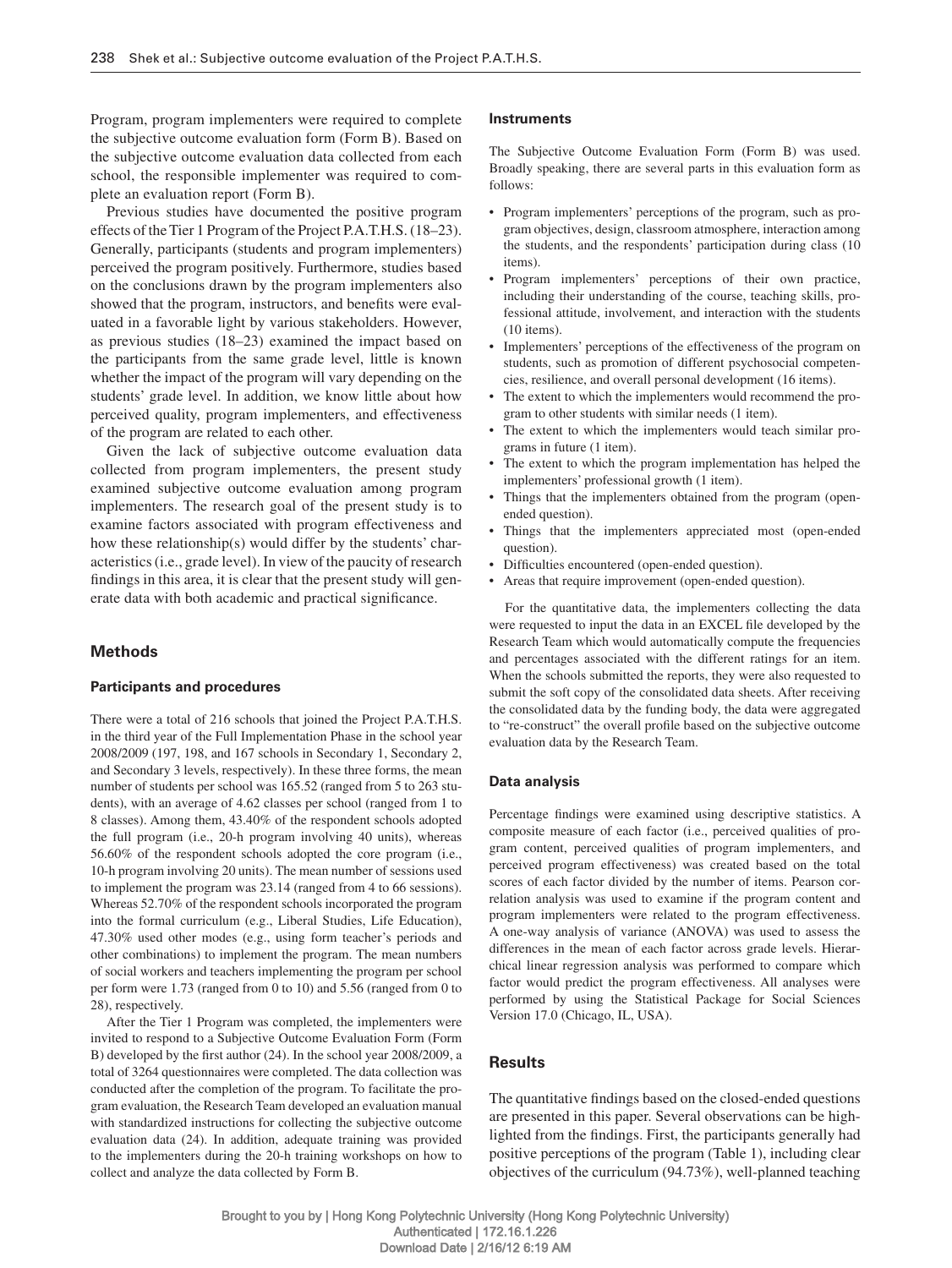**Table 1** Summary of the program implementers' perception towards the program.

|                                                                                                   | Respondents with positive responses (options $4-6$ ) |       |                |       |                |       |         |       |  |  |
|---------------------------------------------------------------------------------------------------|------------------------------------------------------|-------|----------------|-------|----------------|-------|---------|-------|--|--|
|                                                                                                   | S <sub>1</sub>                                       |       | S <sub>2</sub> |       | S <sub>3</sub> |       | Overall |       |  |  |
|                                                                                                   | $\mathbf n$                                          | $\%$  | n              | $\%$  | n              | $\%$  | n       | $\%$  |  |  |
| 1. The objectives of the curriculum are very clear                                                | 1122                                                 | 95.33 | 1088           | 94.61 | 886            | 94.26 | 3096    | 94.73 |  |  |
| 2. The design of the curriculum is very good                                                      | 1036                                                 | 88.02 | 962            | 83.72 | 795            | 84.57 | 2793    | 85.44 |  |  |
| 3. The activities were carefully planned                                                          | 1085                                                 | 92.11 | 1021           | 88.78 | 825            | 88.05 | 2931    | 89.65 |  |  |
| 4. The classroom atmosphere was very pleasant                                                     | 1061                                                 | 90.61 | 976            | 85.17 | 778            | 83.39 | 2815    | 86.39 |  |  |
| 5. There was much peer interaction among the students                                             | 1036                                                 | 88.40 | 972            | 85.11 | 774            | 83.41 | 2782    | 85.64 |  |  |
| 6. Students participated actively during lessons (including<br>discussions, sharing, games, etc.) | 1034                                                 | 88.23 | 941            | 82.11 | 755            | 80.58 | 2730    | 83.64 |  |  |
| 7. The program has a strong and sound theoretical support                                         | 1021                                                 | 86.82 | 981            | 85.53 | 819            | 87.41 | 2821    | 86.59 |  |  |
| 8. The teaching experience I encountered enhanced my<br>interest in the course                    | 957                                                  | 81.45 | 903            | 78.80 | 736            | 78.72 | 2596    | 79.66 |  |  |
| 9. Overall speaking, I have very positive evaluation of the<br>program                            | 980                                                  | 83.26 | 905            | 78.70 | 739            | 78.95 | 2624    | 80.30 |  |  |
| 10. On the whole, students like this curriculum very much                                         | 975                                                  | 83.33 | 865            | 75.94 | 721            | 76.95 | 2561    | 78.74 |  |  |

All items are on a 6-point Likert scale with 1=strongly disagree, 2=disagree, 3=slightly disagree, 4=slightly agree, 5=agree, 6=strongly agree. Only respondents with positive responses (options 4–6) are shown in the table. S1, Secondary 1 level; S2, Secondary 2 level; S3, Secondary 3 level.

activities  $(89.65\%)$ , and a strong and sound theoretical support  $(86.59\%)$ . Second, a high proportion of the implementers had positive evaluation of their performance (Table 2). For example, 98.62% of the implementers perceived that they were ready to help their students; 98.43% of the implementers expressed that they cared for the students; 96.17% believed that they had good professional attitudes. Third, as shown in Table 3, many implementers perceived that the program promoted the development of students, including their social competence  $(92.77\%)$ , self-understanding  $(92.40\%)$ , moral competence  $(91.23\%)$ , and overall development  $(93.16\%)$ . Fourth, 88.52% of the implementers would recommend the program to students with similar needs. Fifth, 80.70% of the

implementers expressed that they would teach similar courses again in the future. Finally,  $82.12\%$  respondents indicated that the program had helped their professional development  $(Table 4)$ .

 Reliability analysis with the schools as the unit of analyses showed that Form B was internally consistent (Table 5): 10 items related to the program  $(\alpha=0.95)$ , 10 items related to the implementer ( $\alpha$ =0.94), 16 items related to the benefits  $(\alpha=0.97)$ , and the overall 36 items measuring program effectiveness ( $\alpha$ =0.98). Results of correlation analyses showed that both program content  $(r=0.76, p<0.01)$  and program implementers  $(r=0.64, p<0.01)$  were strongly associated with program effectiveness (Table 6).

Table 2 Summary of the program implementers' perception towards their own performance.

|                                                                                     | Respondents with positive responses (options $4-6$ ) |       |                |       |                |       |             |       |  |
|-------------------------------------------------------------------------------------|------------------------------------------------------|-------|----------------|-------|----------------|-------|-------------|-------|--|
|                                                                                     | S <sub>1</sub>                                       |       | S <sub>2</sub> |       | S <sub>3</sub> |       | Overall     |       |  |
|                                                                                     | n                                                    | $\%$  | $\mathbf n$    | $\%$  | n              | $\%$  | $\mathbf n$ | $\%$  |  |
| 1. I have a good mastery of the curriculum                                          | 1038                                                 | 88.64 | 977            | 85.85 | 781            | 85.08 | 2796        | 86.52 |  |
| 2. I prepared well for the lessons                                                  | 1042                                                 | 89.14 | 1001           | 88.35 | 794            | 86.59 | 2837        | 88.03 |  |
| 3. My teaching skills were good                                                     | 1039                                                 | 89.11 | 981            | 87.12 | 794            | 87.16 | 2814        | 87.80 |  |
| 4. I have good professional attitudes                                               | 1125                                                 | 96.24 | 1085           | 95.85 | 885            | 96.41 | 3095        | 96.17 |  |
| 5. I was very involved                                                              | 1096                                                 | 93.92 | 1054           | 92.95 | 846            | 92.16 | 2996        | 93.01 |  |
| 6. I gained a lot during the course of instruction                                  | 1007                                                 | 86.51 | 956            | 84.53 | 768            | 84.03 | 2731        | 85.02 |  |
| 7. I cared for the students                                                         | 1151                                                 | 98.63 | 1114           | 98.41 | 905            | 98.26 | 3170        | 98.43 |  |
| 8. I was ready to offer help to students when needed                                | 1154                                                 | 98.89 | 1119           | 98.59 | 907            | 98.37 | 3180        | 98.62 |  |
| 9. I had much interaction with the students                                         | 1102                                                 | 94.43 | 1044           | 92.39 | 845            | 91.95 | 2991        | 92.92 |  |
| 10. Overall speaking, I have very positive evaluation<br>of myself as an instructor | 1118                                                 | 95.72 | 1059           | 93.55 | 871            | 94.88 | 3048        | 94.72 |  |

All items are on a 6-point Likert scale with 1=strongly disagree, 2=disagree, 3=slightly disagree, 4=slightly agree, 5=agree, 6=strongly agree. Only respondents with positive responses (options 4–6) are shown in the table. S1, Secondary 1 level; S2, Secondary 2 level; S3, Secondary 3 level.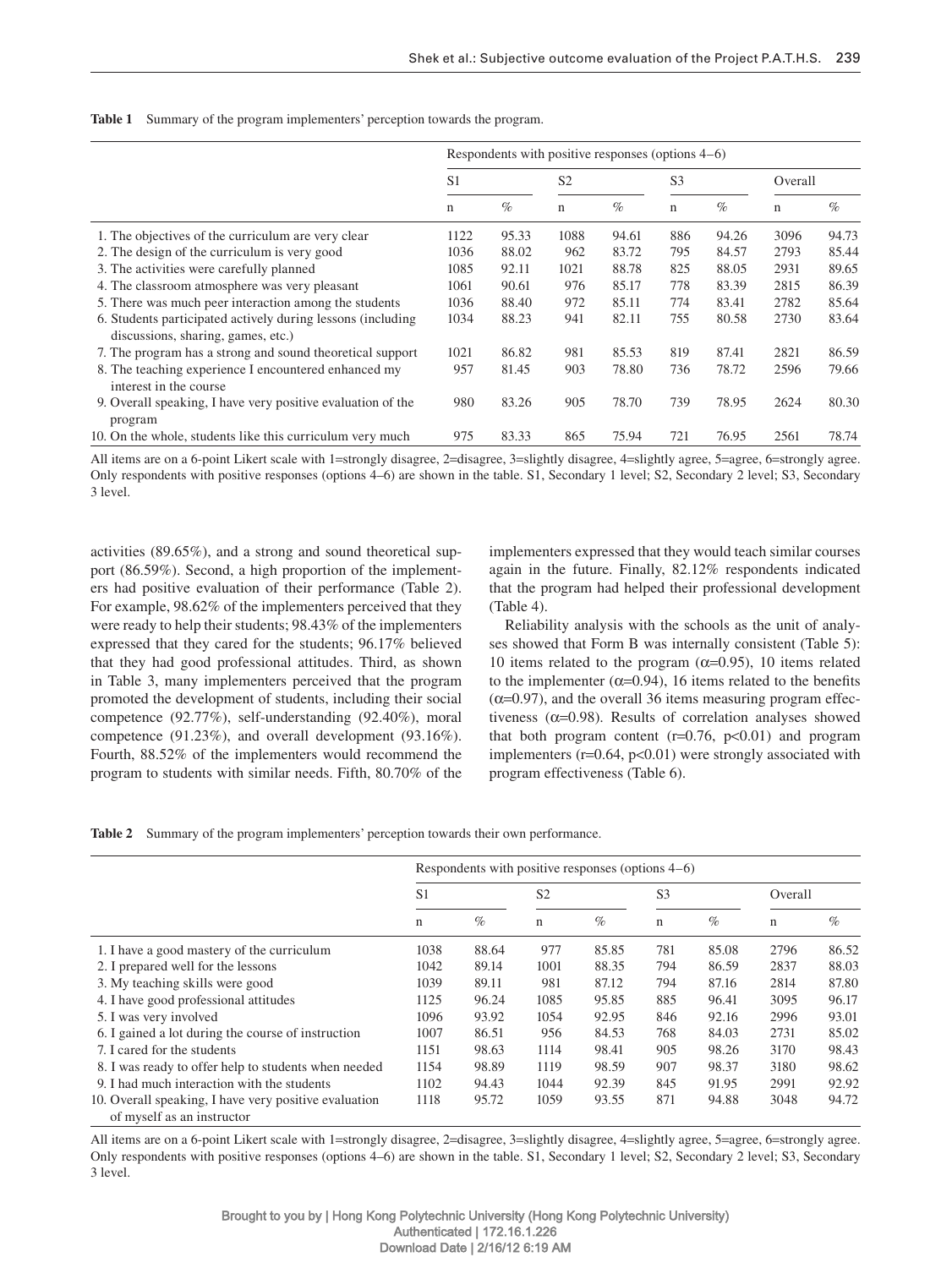| The extent to which the Tier 1 Program (i.e., the program in which<br>all students have joined) has helped your students: |             | Respondents with positive responses (options $3-5$ ) |             |                |             |                |      |         |  |
|---------------------------------------------------------------------------------------------------------------------------|-------------|------------------------------------------------------|-------------|----------------|-------------|----------------|------|---------|--|
|                                                                                                                           |             | S <sub>1</sub>                                       |             | S <sub>2</sub> |             | S <sub>3</sub> |      | Overall |  |
|                                                                                                                           | $\mathbf n$ | $\%$                                                 | $\mathbf n$ | $\%$           | $\mathbf n$ | $\%$           | n    | $\%$    |  |
| 1. It has strengthened students' bonding with teachers, classmates<br>and their families                                  | 1078        | 92.06                                                | 999         | 87.33          | 821         | 87.62          | 2898 | 89.00   |  |
| 2. It has strengthened students' resilience in adverse conditions                                                         | 1038        | 88.42                                                | 981         | 85.60          | 811         | 86.55          | 2830 | 86.86   |  |
| 3. It has enhanced students' social competence                                                                            | 1108        | 94.46                                                | 1050        | 91.70          | 857         | 92.15          | 3015 | 92.77   |  |
| 4. It has improved students' ability in handling                                                                          | 1070        | 91.45                                                | 1013        | 88.47          | 824         | 87.85          | 2907 | 89.26   |  |
| 5. It has enhanced students' cognitive competence                                                                         | 1023        | 87.29                                                | 971         | 84.80          | 794         | 84.83          | 2788 | 85.64   |  |
| 6. Students' ability to resist harmful influences has been<br>improved                                                    | 1022        | 87.20                                                | 957         | 83.51          | 777         | 83.10          | 2756 | 84.60   |  |
| 7. It has strengthened students' ability to distinguish between the<br>good and the bad                                   | 1084        | 92.49                                                | 1029        | 89.95          | 854         | 91.24          | 2967 | 91.23   |  |
| 8. It has increased students' competence in making sensible<br>and wise choices                                           | 1051        | 89.68                                                | 983         | 85.93          | 822         | 87.73          | 2856 | 87.78   |  |
| 9. It has helped students to have life reflections                                                                        | 994         | 84.96                                                | 968         | 84.47          | 812         | 86.75          | 2774 | 85.39   |  |
| 10. It has reinforced students' self-confidence                                                                           | 970         | 82.76                                                | 903         | 78.80          | 736         | 78.63          | 2609 | 80.06   |  |
| 11. It has increased students' self-awareness                                                                             | 1108        | 94.54                                                | 1038        | 90.66          | 862         | 92.00          | 3008 | 92.40   |  |
| 12. It has helped students to face the future with a positive attitude                                                    | 1010        | 86.18                                                | 953         | 83.30          | 798         | 85.35          | 2761 | 84.94   |  |
| 13. It has helped students to cultivate compassion and care about<br>others                                               | 1029        | 87.87                                                | 970         | 84.64          | 790         | 84.31          | 2789 | 85.61   |  |
| 14. It has encouraged students to care about the community                                                                | 925         | 78.92                                                | 900         | 78.53          | 733         | 78.31          | 2558 | 78.59   |  |
| 15. It has promoted students' sense of responsibility in serving<br>society                                               | 931         | 79.44                                                | 902         | 78.98          | 730         | 77.91          | 2563 | 78.78   |  |
| 16. It has enriched the overall development of the students                                                               | 1107        | 94.53                                                | 1057        | 92.31          | 868         | 92.64          | 3032 | 93.16   |  |

#### **Table 3** Summary of the program implementers' perception towards the program effectiveness.

All items are on a 5-point Likert scale with 1=unhelpful, 2=not very helpful, 3=slightly helpful, 4=helpful, 5=very helpful. Only respondents with positive responses (options 3–5) are shown in the table. S1, Secondary 1 level; S2, Secondary 2 level; S3, Secondary 3 level.

 To examine differences in the perceived variables (i.e., program content, program implementers, and program effectiveness) across grade levels, a one-way ANOVA was performed with the perceived variables as dependent variables and grade level (i.e., Secondary  $1-3$ ) as independent variable. Significant results were only found in program content,  $F_{(2, 559)} = 3.76$ , p=0.02 (Table 5). Post-hoc analysis using Bonferroni adjustment revealed that a significant difference was found between Secondary 1 ( $M=4.48$ ) and Secondary 3  $(M=4.35)$  classes ( $p=0.03$ ), with the Secondary 1 Program perceived to be relatively more favorable than the Secondary 3 Program.

Table 7 presents multiple regression analysis results. Higher positive views towards the program and program implementers were associated with higher program effectiveness ( $p < 0.01$ ). Further analyses showed that perceived program ( $β=0.61$ ) was a significantly stronger predictor than program implementers ( $β=0.21$ ). This model explained 59% of the variance towards the prediction of program effectiveness. Interestingly, the above relationships and the amount of variance were consistent across grade levels.

## **Discussion**

 The present study examined the perceptions of the Tier 1 Program among the program implementers in several grades of the junior secondary school years. In addition, the study examined two neglected issues in the literature. First, the study examined whether there were differences across grade levels as far as subjective outcome evaluation findings were concerned. Second, the relationships among subjective evaluation of program, program implementers, and perceived effectiveness were examined.

 Findings in the present study showed that program implementers generally perceived the program positively, in terms of the program design, their role during the implementation process and program effectiveness. The present findings were consistent with the subjective outcome evaluation findings based on Form A (i.e., evaluation based on the students) which also showed that a high proportion of the program participants had favorable perceptions of the program, the program implementers and helpfulness of the program (20, 25) . Furthermore, the findings are also in line with those evaluation findings based on objective outcome evaluation, process evaluation, and interim evaluation (19, 26-30). Taken as a whole, different stakeholders had positive perceptions of the program, program implementers, and perceived effectiveness of the program.

Consistent with previous research (31), both program factors were significantly related to the perceived program effectiveness. These findings supported the notion that effective implementation is multidimensional (9). Interestingly, compared with program implementers, program quality was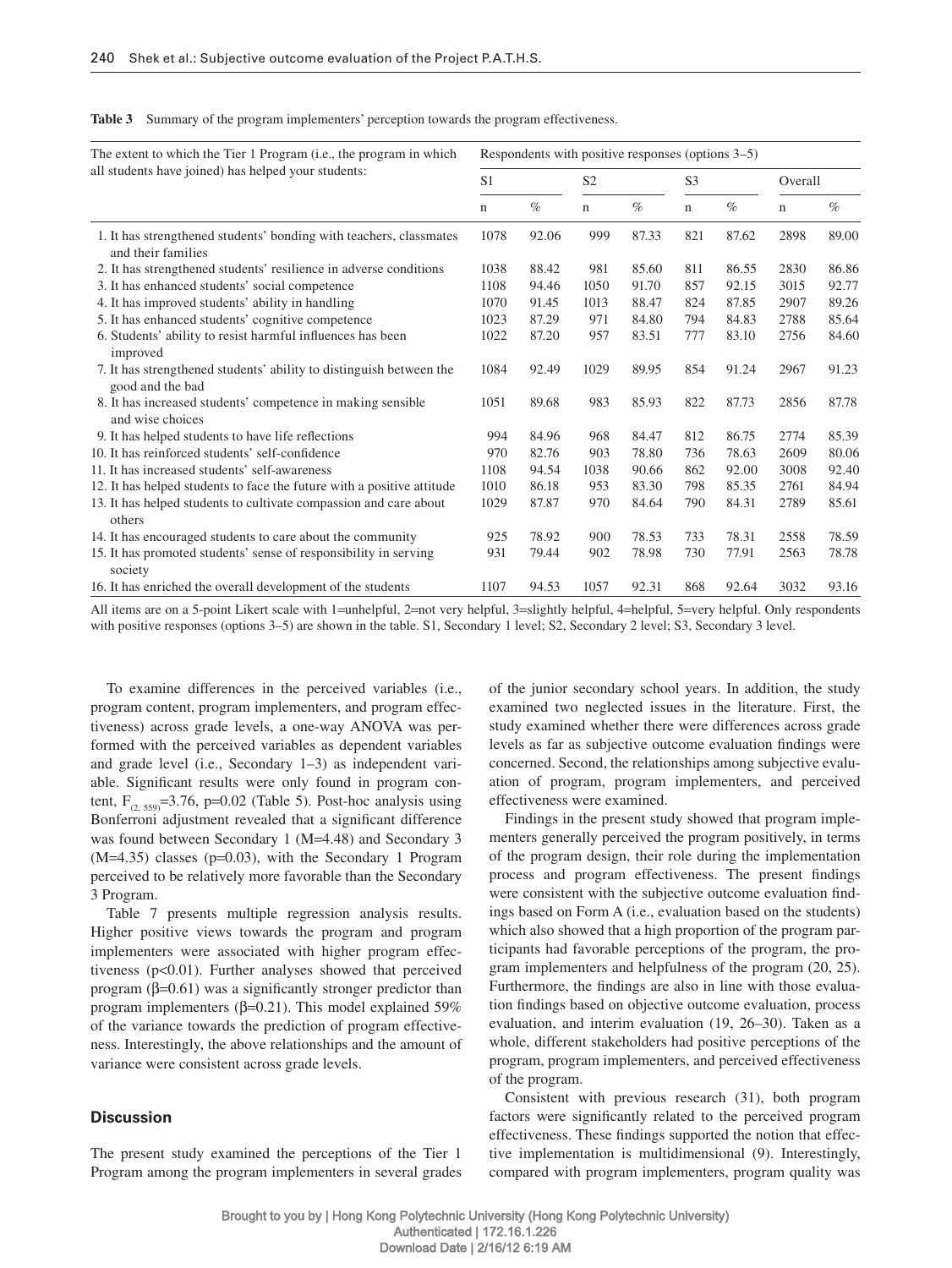**Table 4** Other aspects of subjective outcome evaluation based on the program implementers' perception.

If you have a student/client whose needs and conditions are similar to those of your students who have joined the program, will you suggest him/her to participate in this program?

| Respondents with positive responses (options 3–4) |       |     |       |     |       |         |       |  |  |  |
|---------------------------------------------------|-------|-----|-------|-----|-------|---------|-------|--|--|--|
| -S1                                               |       | S2  |       | S3  |       | Overall |       |  |  |  |
| n                                                 | $\%$  | n   | $\%$  | n   | $\%$  |         | %     |  |  |  |
| 1057                                              | 90.89 | 991 | 87.31 | 808 | 87.35 | 2856    | 88.52 |  |  |  |

The item is on a 4-point Likert scale with 1=definitely will not suggest, 2=will not suggest, 3=will suggest, 4=definitely will suggest. Only respondents with positive responses (options 3–4) are shown in the table. S1, Secondary 1 level; S2, Secondary 2 level; S3, Secondary 3 level.

If there is a chance, will you teach similar programs again in the future?

| Respondents with positive responses (options 3–4) |       |     |       |     |       |         |       |  |  |  |
|---------------------------------------------------|-------|-----|-------|-----|-------|---------|-------|--|--|--|
| S1                                                |       | S2  |       | S3  |       | Overall |       |  |  |  |
| n                                                 | $\%$  | n   | $\%$  | n   | $\%$  | n       | $\%$  |  |  |  |
| 965                                               | 83.12 | 889 | 79.38 | 722 | 79.60 | 2576    | 80.70 |  |  |  |

The item is on a 4-point Likert scale with 1=definitely will not teach, 2=will not teach, 3=will teach, 4=definitely will teach. Only respondents with positive responses (options 3–4) are shown in the table. S1, Secondary 1 level; S2, Secondary 2 level; S3, Secondary 3 level.

Do you think the implementation of the program has helped you in your professional growth (e.g., enhancement of your skills)?

| Respondents with positive responses (options $3-5$ ) |       |     |           |   |       |         |       |  |  |  |
|------------------------------------------------------|-------|-----|-----------|---|-------|---------|-------|--|--|--|
| S1                                                   |       | S2. |           |   |       | Overall |       |  |  |  |
| n                                                    | $\%$  | n   | $\%$      | n | $\%$  | n       | $\%$  |  |  |  |
| 974                                                  | 83.89 | 916 | 80.92 751 |   | 81.54 | 2641    | 82.12 |  |  |  |

All items are on a 5-point Likert scale with 1=unhelpful, 2=not very helpful, 3=slightly helpful, 4=helpful, 5=very helpful. Only respondents with positive responses (options  $3-5$ ) are shown in the table. S1, Secondary 1 level; S2, Secondary 2 level; S3, Secondary 3 level.

a stronger predictor of perceived effectiveness. Furthermore, the findings showed that the aforementioned relationships were not varied by the students' grade level. In other words, program content and program implementers are two crucial **Table 6** Correlation coefficients among the variables.

| Variables                        |                   |          |  |
|----------------------------------|-------------------|----------|--|
| Program content (10 items)       |                   |          |  |
| Program implementers (10 items)  | 0.72 <sup>a</sup> |          |  |
| Program effectiveness (16 items) | 0.76 <sup>a</sup> | $0.64^a$ |  |
| $\degree$ p<0.01.                |                   |          |  |

**Table 7** Multiple regression analyses predicting program effectiveness.

|                | Predictors         |                         |       |       |  |  |  |  |  |
|----------------|--------------------|-------------------------|-------|-------|--|--|--|--|--|
|                | Program<br>content | Program<br>implementers | Model |       |  |  |  |  |  |
|                | Bª                 | B <sup>a</sup>          | R     | $R^2$ |  |  |  |  |  |
| S1             | 0.55c              | 0.27c                   | 0.76  | 0.58  |  |  |  |  |  |
| S <sub>2</sub> | 0.67 <sup>c</sup>  | 0.16 <sup>b</sup>       | 0.78  | 0.61  |  |  |  |  |  |
| S <sub>3</sub> | 0.61 <sup>c</sup>  | 0.20 <sup>b</sup>       | 0.77  | 0.59  |  |  |  |  |  |
| Overall        | 0.61 <sup>c</sup>  | 0.21 <sup>c</sup>       | 0.77  | 0.59  |  |  |  |  |  |

<sup>a</sup>standardized coefficients. bp<0.01, cp<0.05.

factors in determining the program effectiveness on positive youth development outcomes, regardless of students' grade level.

 Interestingly, compared with program content, the variance of program implementers in explaining the perceived program effectiveness was small. This tentatively suggests that program content appeared to be more influential in affecting program effectiveness compared with the perceived qualities of program implementers. Durlak and DuPre (9) argued that most of the intervention studies failed to examine the relative influence of different factors associated with program effectiveness. The results of the present study are a positive response and attempt to fill this research gap. As there are only few studies on the predictors of perceived effectiveness of positive youth development programs, the present study can be regarded as pioneer in nature.

 Another interesting observation is that although there was not much difference among different grades on the subjective outcome evaluation measures, perceptions of the Secondary 1 and Secondary 3 curricula were different, with the perceptions of the Secondary 3 program to be relatively less favorable than the Secondary 1 program. There are two possible factors contributing to this difference. First, as Secondary 1 students were new to the project, they might have more interest and the

**Table 5** Mean, standard deviations, Cronbach's α values, and mean of inter-item correlations among the variables by grade.

|                                                                                              | S1         |                                                  |                                                  |                                      | S3                                                                                    |                                      | Overall                                  |                               |
|----------------------------------------------------------------------------------------------|------------|--------------------------------------------------|--------------------------------------------------|--------------------------------------|---------------------------------------------------------------------------------------|--------------------------------------|------------------------------------------|-------------------------------|
|                                                                                              | M(SD)      | $\alpha$ (Mean <sup>a</sup> ) M (SD)             |                                                  | $\alpha$ (Mean <sup>a</sup> ) M (SD) |                                                                                       | $\alpha$ (Mean <sup>a</sup> ) M (SD) |                                          | $\alpha$ (Mean <sup>a</sup> ) |
| Program content (10 items)                                                                   |            |                                                  |                                                  |                                      | 4.48 <sup>b</sup> (0.41) 0.94 (0.62) 4.39 (0.46) 0.95 (0.66) 4.35 <sup>b</sup> (0.48) |                                      | $0.95(0.67)$ 4.41 (0.45)                 | 0.95(0.65)                    |
| Program implementer (10 items)                                                               | 4.68(0.33) | $0.93(0.58)$ 4.65 (0.37) 0.94 (0.62) 4.64 (0.39) |                                                  |                                      |                                                                                       |                                      | $0.94(0.63)$ 4.66 (0.36) 0.94 (0.61)     |                               |
| Program effectiveness (16 items) 3.39 (0.38) 0.97 (0.66) 3.35 (0.39) 0.97 (0.70) 3.36 (0.42) |            |                                                  |                                                  |                                      |                                                                                       |                                      | $0.97(0.69)$ 3.37 $(0.39)$ 0.97 $(0.68)$ |                               |
| Total effectiveness (36 items)                                                               | 4.05(0.33) |                                                  | $0.97(0.51)$ 4.00 (0.36) 0.98 (0.54) 3.99 (0.39) |                                      |                                                                                       |                                      | $0.98(0.56)$ 4.02 (0.36) 0.98 (0.54)     |                               |

<sup>a</sup>Mean inter-item correlations.  $\frac{b}{2}$  = 0.05; Bonferroni adjustment (p=0.02).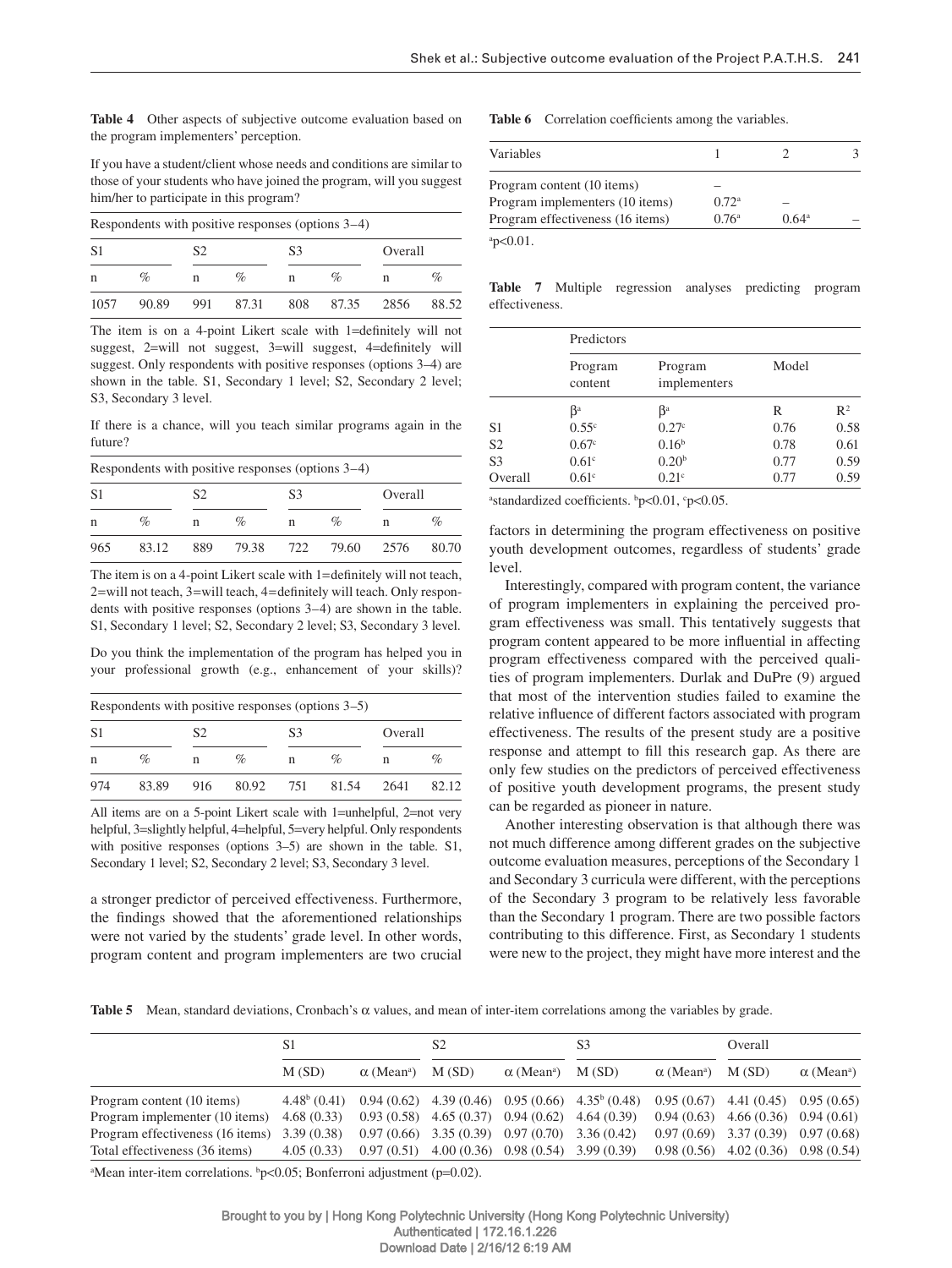classroom behavior might be more positive. For Secondary 3 students, there is a higher tendency that they acted in a rebellious manner. Second, as the Secondary 3 curriculum focuses more on exploration of the inner experiences among the students, program implementers might have greater difficulty in implementing the program compared with the Secondary 1 curriculum. However, as the differences observed were not large, further studies to examine the related phenomena are needed.

Researchers (32–35) advocated the examination of successful implementation by using a multilevel ecological approach to see how all levels of factors interact with each other and lead to effective implementation. For example, Payne and Eckert (36) examined the effects of program, school, and organization factors on program implementation quality. The strength of the relationship between the program provider characteristics and program implementation quality was weakened when other factors (i.e., program structure, school climate, and school structure) were included. Future research should examine the operation of different ecological factors in different populations at different times.

 Obviously, one of the limitations of the present study is the use of only two predictors (i.e., program content and program implementers). Prior literature revealed that other factors, such as school and organization characteristics, would also affect program effectiveness and implementation quality (11, 37, 38) . Future research should explore other factors related to program effectiveness. Another potential limitation of the study is the self-report nature of the data. Future research should examine the inter-relationships among program, implementers, and perceived effectiveness using different approaches (e.g., focus group interviews, diaries, and process evaluation) and different sources of data (e.g., students, social workers, parents). Lastly, as the present findings were "reconstructed" from the evaluation reports submitted by the agencies, the unit of analyses was schools instead of individuals. Therefore, the power of statistical analyses would become low and individual variations were lost in the process.

 Despite the above limitations, this study extends the positive youth development literature. It reveals that the association of positive perception on the program and program effectiveness. To date, very few studies have examined what factors are attributed to the program effectiveness, especially in the Chinese context. Shek (39) argued that more research work is needed on subjective outcome evaluation, especially in social work education. The findings of study can be viewed as a constructive response to the existing social work practice literature. The present findings provide insights to practitioners when designing appropriate youth programs for Chinese adolescents.

## **Acknowledgements**

The preparation of this paper and the Project P.A.T.H.S. were financially supported by The Hong Kong Jockey Club Charities Trust.

## **References**

- 1. Botvin GJ. Substance abuse prevention: theory, practice, and effectiveness. In: Tonry M, Wilson JQ, editors. Drugs and crime. Chicago, IL: University of Chicago Press, 1990:461-520.
- 2. Catalano RF, Arthur MW, Hawkins JD, Berglund ML, Olson JJ. Comprehensive community and school-based interventions to prevent antisocial behavior. In: Loeber R, Farrington DF, editors. Serious and violent juvenile offenders. Thousand Oaks, CA: Sage, 1998:248–53.
- 3. Drug Strategies. Making the grade: a guide to school drug prevention programs. Washington, DC: Drug Strategies, 1996.
- 4. Drug Strategies. Save schools, safe students: a guide to violence prevention strategies. Washington, DC: Drug Strategies, 1998.
- 5. Durlak JA, Wells AM. Evaluation of indicated preventive intervention (secondary prevention) mental health programs for children and adolescents. Am J Community Psychol 1998;26: 775 – 802.
- 6. Tobler NS. Drug prevention programs can work: research findings. J Addict Dis 1992;11:1-28.
- 7. Rohrbach LA, Grana R, Sussman S, Valente, TW. Type II translation: transporting prevention interventions from research to real-world settings. Eval Health Prof 2006;29:302-33.
- 8. Glasgow RE, Lichtenstein E, Marcus AC. Why don't we see more translation of health promotion research to practice? Rethinking the efficacy-to-effectiveness transition. Am J Public Health 2003;93:1261-7.
- 9. Durlak JA, DuPre EP. Implementation matters: a review of research on the influence of implementation on program outcomes and the factors affecting implementation. Am J Community Psychol 2008;41:327-50.
- 10. Gottfredson DC, Gottfredson GD. Quality of school-based prevention programs: result from a national survey. J Res Crime Delinq 2002;39:3-36.
- 11. Payne AA, Gottfredson DC, Gottfredson GD. School predictors of the intensity of implementation of school-based prevention programs: results from a national study. Prev Sci 2006;7:  $225 - 37.$
- 12. Kam C, Greenberg MT, Walls CT. Examining the role of implementation quality in school-based prevention using the PATHS curriculum. Prev Sci 2003;4:55-63.
- 13. National Institute on Drug Abuse. What do schools really think about prevention research ? Blending research and reality. Bethesda, MD: National Institute on Drug Abuse, 2003.
- 14. Leithwood KA, Duke DL. A century's quest to understand school leadership. In: Murphy J, Louis KS editors. Handbook of research on educational administration, 2nd ed. San Francisco, CA: Jossey-Bass, 1999:45-72.
- 15. Payne AA. Do predictors of the implementation quality of school-based prevention programs differ by program type? Prev Sci 2009;10:151-67.
- 16. Wandersman A, Duffy J, Flasphler P, Noonan R, Lubell K, et al. Bridging the gap between prevention research and practice: the interactive systems framework for dissemination and implementation. Am J Community Psychol 2008;41:171-81.
- 17. Shek DTL. Conceptual framework underlying the development of a positive youth development program in Hong Kong. Int J Adolesc Med Health 2006;18:303-14.
- 18. Shek DTL, Ma HK. Evaluation of Project P.A.T.H.S. (Secondary 1 Program) by the program implementers: findings based on the Full Implementation Phase. Scientific WorldJournal 2008;8:492-501.